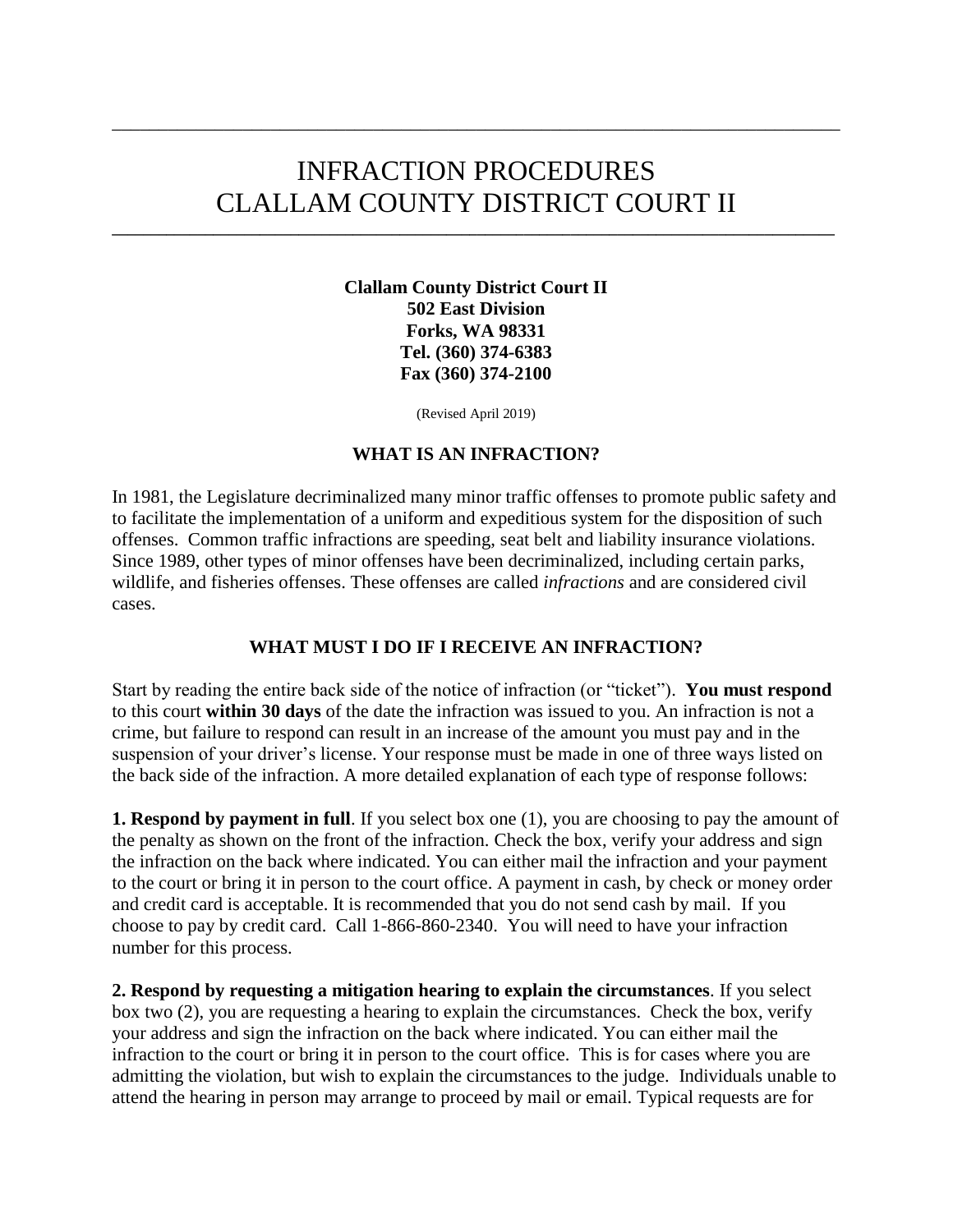either a reduction in the amount of the penalty or a monthly payment plan for the amount due. For example, if you were issued an infraction for "speeding, 74 in a 60 zone" and you believe you were only going 68, you could request a hearing to explain that to the judge. The judge may (or may not) reduce the amount of the penalty and make a finding of a lower speed. However, the traffic infraction will be reported to the Department of Licensing, and it will appear on your driving record.

**3. Respond by requesting a contested hearing**. If you believe you did not commit the infraction then you may select box three (3) and have a contested hearing. State law allows the judge, at a contested hearing, to consider the officer's written report made under oath, unless you request the officer be present in court for your hearing. The judge will hear the officer's testimony or read the officer's sworn statement. Then you may testify and present other witnesses and evidence in your behalf. The judge will decide whether or not the infraction was committed based on the preponderance of the evidence. If the judge finds the infraction committed, a reduced penalty may still be imposed. If the judge finds the infraction not committed, the infraction will be dismissed.

## **MAY I HAVE A LAWYER AT A CONTESTED HEARING?**

You may have a lawyer appear and represent you at your hearing. The lawyer fees would be your responsibility. The court does not appoint lawyers at public expense in infraction cases.

## **WILL A TRAFFIC INFRACTION APPEAR ON MY DRIVING RECORD?**

If you are found to have *committed* a traffic infraction, either by paying the penalty, having a hearing to explain the circumstances, or after a contested hearing, state law requires the court to report the conviction to the Department of Licensing (DOL). The traffic infraction will then appear on your driving record, which DOL maintains for three years for insurance purposes. If the infraction is *dismissed* by the court, it will not be reported to DOL and it will not appear on your driving record.

## **WHAT ABOUT A "NO LIABILITY INSURANCE" TICKET?**

If you receive an infraction for "failure to display proof of liability insurance" and you were insured *at the time* of the infraction, you may file proof of your insurance (inclusive of the date of violation) with the court along with an administrative fee, and the infraction will then be dismissed and not go on your driving record. If you obtained insurance *after* you were issued the infraction, you may request a mitigation hearing (response number 2) to explain the circumstances and show your insurance proof to the judge. The judge generally reduces the penalty substantially. **You must respond within the 30 days required** by this court.